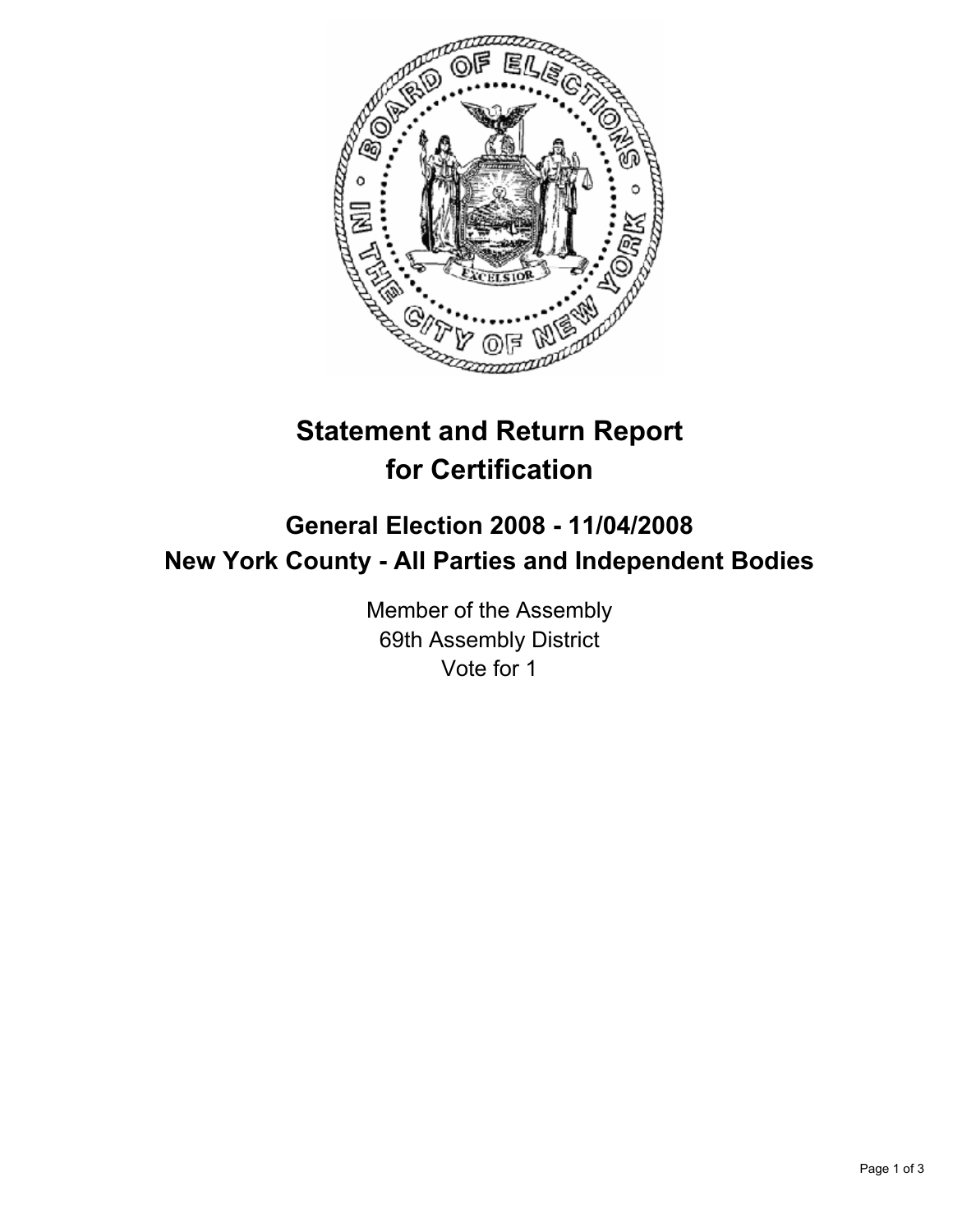

### **Assembly District 69**

| PUBLIC COUNTER                  | 54,202 |
|---------------------------------|--------|
| <b>EMERGENCY</b>                | 503    |
| ABSENTEE/MILITARY               | 2,626  |
| <b>AFFIDAVIT</b>                | 2,206  |
| <b>Total Ballots</b>            | 60,942 |
| DANIEL J O'DONNELL (DEMOCRATIC) | 43,123 |
| JOHN HAGELIN (WRITE-IN)         |        |
| LAURA BARON (WRITE-IN)          |        |
| MILTON TINGLING (WRITE-IN)      | 2      |
| STUART SUORH (WRITE-IN)         |        |
| <b>Total Votes</b>              | 43,128 |
| Unrecorded                      | 17,814 |